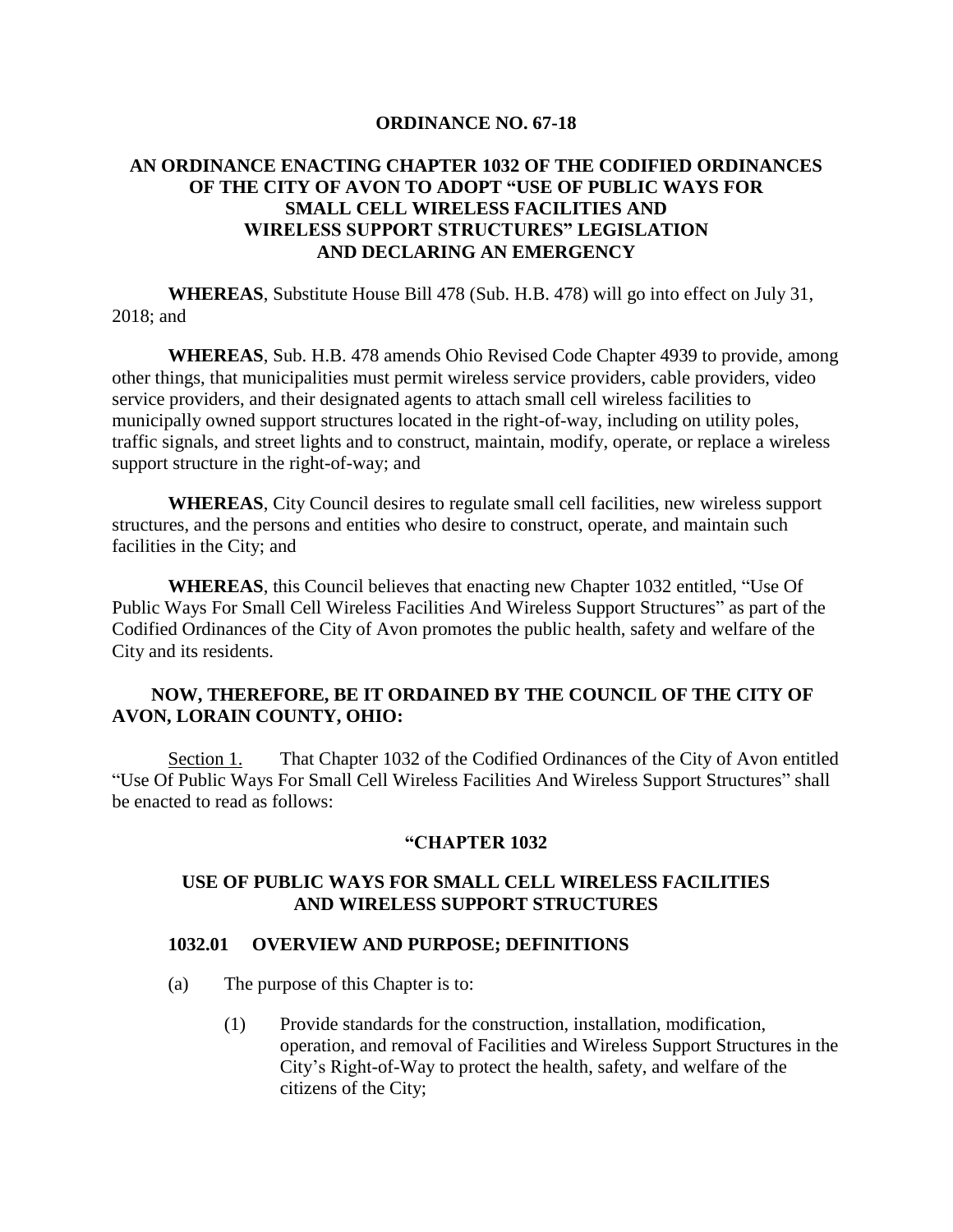- (2) Preserve the character of the City, including the City's neighborhoods, downtown, and historic districts;
- (3) Give guidance to wireless telecommunications providers to assist such companies in the timely, efficient, safe, and aesthetically pleasing installation of Facilities and Wireless Support Structures; and
- (4) Comply with, and not conflict with or preempt, all applicable state and federal laws.
- (b) For the purpose of this Chapter, and the interpretation and enforcement hereof, the following words and phrases shall have the following meanings, unless the context of the sentence in which they are used shall indicate otherwise:
	- (1) "Applicant" means any person or entity who submits an Application pursuant to this Chapter.
	- (2) "Application" means all necessary documentation submitted by an Applicant to obtain a Small Cell Use Permit from the City to Collocate a Small Cell Facility and/or to construct, maintain, modify, operate, or replace a Wireless Support Structure.
	- (3) "Accessory Equipment" means equipment used in conjunction with a Small Cell Facility and generally at the same location of the Small Cell Facility, including, but not limited to, electric meters, concealment elements, telecommunications demarcation boxes, grounding equipment, power transfer switches, cut-off switches, and vertical cable runs.
	- (4) "City" means the City of Avon, Ohio.
	- (5) "Collocation" or "Collocate" means to install, mount, maintain, modify, operate, or replace wireless Facilities on a Wireless Support Structure.
	- (6) "Design Guidelines" means standards applicable to Small Cell Equipment and Wireless Support Structures in the Right-of-Way, established in Chapter 1031.
	- (7) "Eligible Facilities or Eligible Support Structure Request" means any request for modification of an existing support structure or base station that does not *substantially change* the physical dimension of such support structure involving Collocation of new Facilities; removal of Facilities; or replacement of Facilities. A substantial change means:
		- (A) A modification that changes the physical dimension of a Wireless Support Structure by increasing the height of the Wireless Support Structure by more than ten percent (10%) or more than ten (10) feet, whichever is greater; and/or by adding an appurtenance to the body of the Wireless Support Structure that would protrude from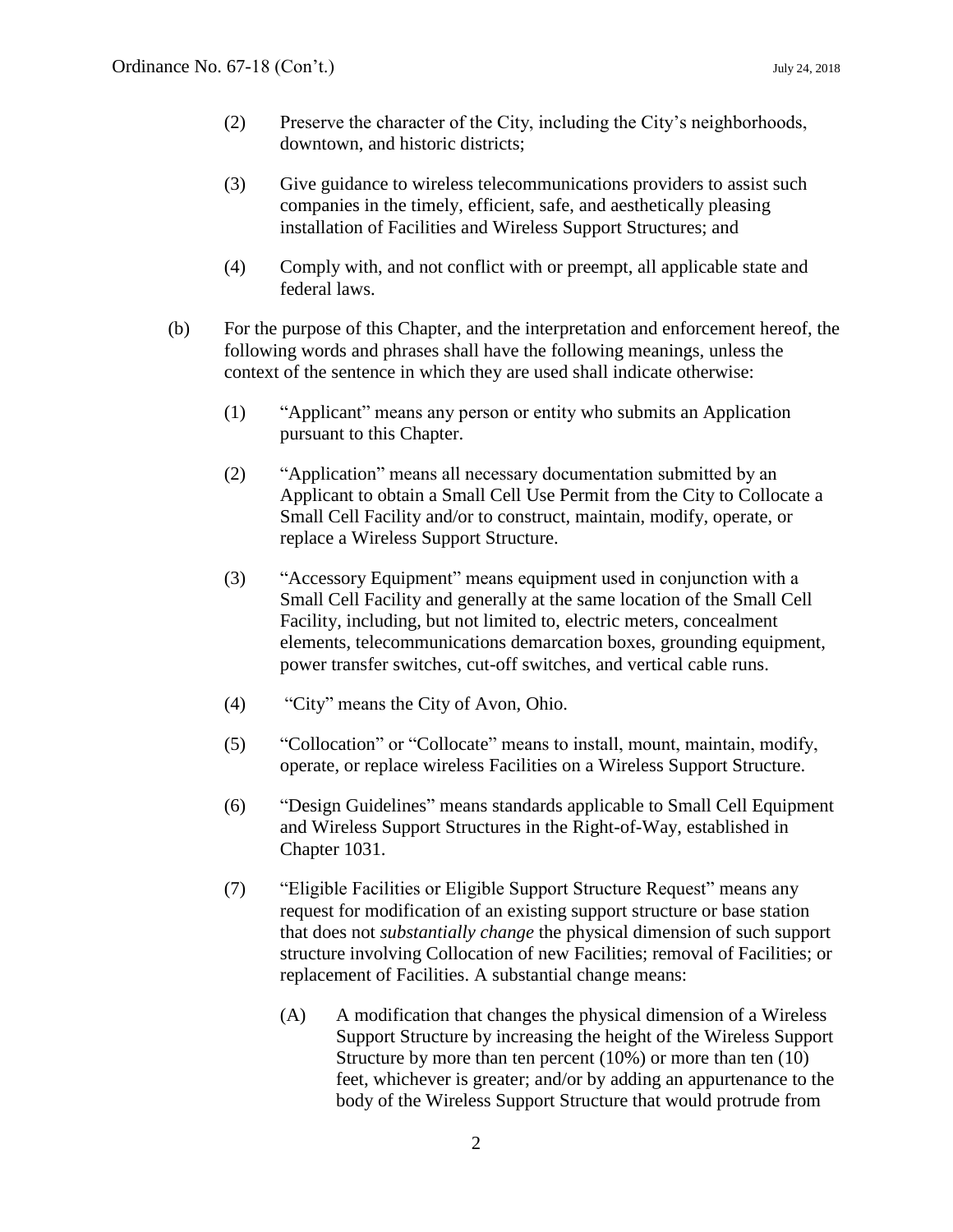the edge of the Wireless Support Structure by more than six (6) feet;

- (B) The installation of more than the standard number of equipment cabinets for the technology involved or the installation of more than (4) cabinets, whichever is less;
- (C) The installation for any new ground-mounted equipment cabinets if there are not existing ground-mounted equipment cabinets;
- (D) Any excavation or deployment outside of the current site of the Facility;
- (E) Removal of any concealment elements of the Facilities or the Wireless Support Structure; and
- (F) Any change that does not comply with this Chapter, the Design Guidelines set forth in Chapter 1031, or state or federal law and regulations.

The threshold for measuring increases that may constitute a substantial change are cumulative, measured from the Facilities as originally permitted (including any modifications that were reviewed and approved by the City prior to the enactment of the Spectrum Act on February 22, 2012.)

- (8) "Facilities" means Small Cell Facilities, Accessory Equipment, and Wireless Support Structures.
- (9) "Facilities Operator" means the person or entity responsible for the installation, operation, maintenance, replacement, and modification of Facilities. Facilities Operator includes:
	- (A) Operators;
	- (B) Applicants who applied for consent to Collocate a Small Cell Facility or to construct, maintain, modify, operate, or replace a new Wireless Support Structure pursuant to O.R.C. Section 4939.031(E) and who have obtained a Small Cell Use Permit; and
	- (C) Applicants who applied for consent to Collocate a Small Cell Facility or to construct, maintain, modify, operate, or replace a new Wireless Support Structure pursuant to O.R.C. Section 4939.033 and who have obtained a Small Cell Use Permit.
- (10) "Operator" means a wireless service provider, cable Operator, or a video service provider that operates a Small Cell Facility and provides wireless service, including a wireless service provider, cable operator, or a video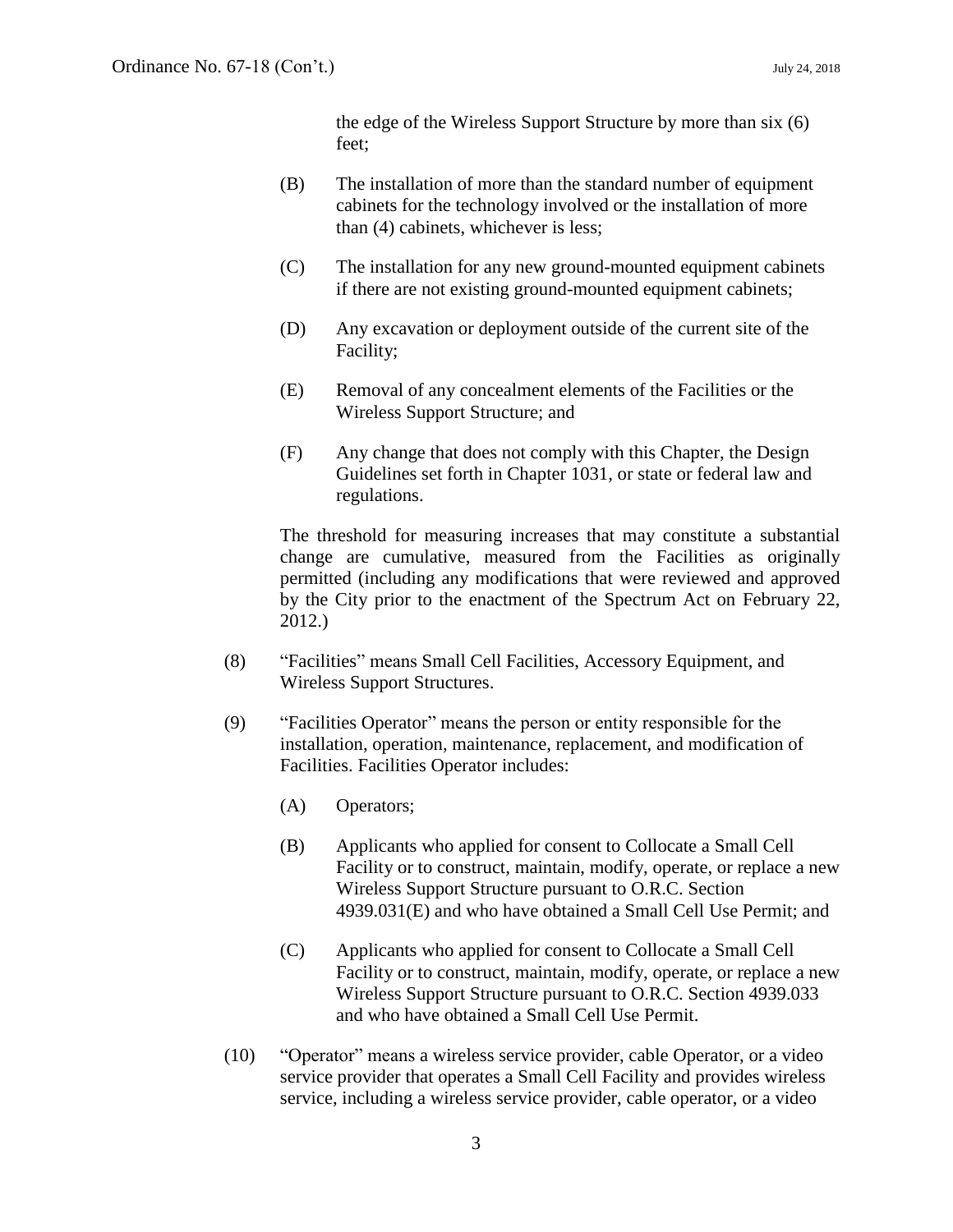service provider that provides information services as defined in the "Telecommunications Act of 1996," 110 Stat. 59, 47 U.S.C. 153(20), and services that are fixed in nature or use unlicensed spectrum.

- (11) "Public Way" or "Right-of-Way" means the surface of, and the space within, through, on, across, above or below, any public street, public road, public highway, public freeway, public lane, public path, public alley, public court, public sidewalk, public boulevard, public parkway, public drive, public easement, and any other land dedicated or otherwise designated for a comparable public use, which is owned or controlled by the City or other public entity or political subdivision.
- (12) "Small Cell Equipment" means a Small Cell Facility and all Accessory Equipment.
- (13) "Small Cell Facility" means a wireless facility that meets both of the following requirements:
	- (A) Each antenna is located inside an enclosure of not more than six (6) cubic feet in volume or, in the case of an antenna with exposed elements, the antenna and all of its exposed elements can fit within an enclosure of not more than six (6) cubic feet in volume; and
	- (B) All other wireless equipment associated with the facility is cumulatively not more than twenty-eight cubic feet in volume. The calculation of equipment volume shall not include electric meters, concealment elements, telecommunications demarcation boxes, grounding equipment, power transfer switches, cut-off switches, and vertical cable runs for the connection of power and other services.
- (14) "Small Cell Use Permit" means the permit granted by the City authorizing the Applicant to Collocate a Small Cell Facility or to construct, maintain, modify, operate, or replace a Wireless Support Structure in the Right-of-Way.
- (15) "Wireless Support Structure" means a pole, such as a monopole, either guyed or self-supporting, street light pole, traffic signal pole, a fifteen-foot or taller sign pole, or utility pole capable of supporting Small Cell Facilities. As used in this Chapter, "Wireless Support Structure" excludes all of the following:
	- (A) A utility pole or other facility owned or operated by a municipal electric utility; and
	- (B) A utility pole or other facility used to supply traction power to public transit systems, including railways, trams, streetcars, and trolleybuses.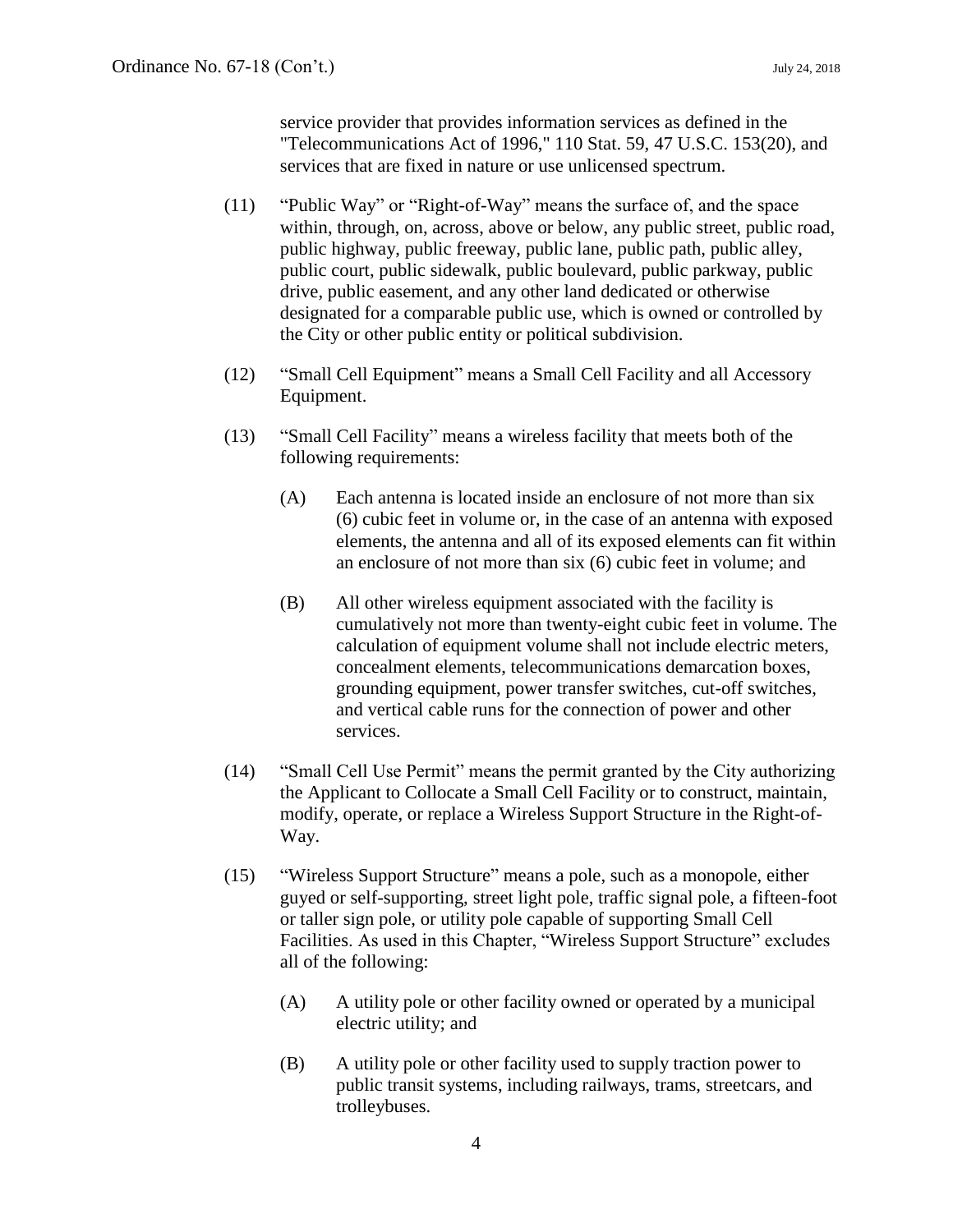## **1032.02 CONSENT REQUIRED**

- (a) Any person or entity seeking to Collocate a Small Cell Facility in the Right-of-Way, or to construct, maintain, modify, operate, or replace a Wireless Support Structure in the Right-of-Way, shall first file a written Application for a Small Cell Use Permit with the Planning Coordinator for the City of Avon in accordance with the requirements in this Chapter, Design Guidelines set forth in Chapter 1031, O.R.C. Chapter 4939, and all applicable state and federal laws and regulations.
- (b) Applicants are strongly encouraged to contact the City Planning Coordinator and request a pre-Application conference. This meeting will provide an opportunity for early coordination regarding proposed Facilities, locations, design, Application submittal, and the approval process in order to avoid any potential delays in the processing of an Application and deployment of Facilities in the City.
- (c) A Small Cell Use Permit granted under this Chapter shall not convey any right, title or interest in the Right-of-Way, but shall be deemed a permit only to use and occupy the Public Ways for the limited purposes and term stated in the permit, this Chapter, and the Design Guidelines set forth in Chapter 1031or established by the Planning Coordinator. Further, no Small Cell Use Permit shall be construed as any warranty of title.

## **1032.03 PERMIT APPLICATION TYPES**

Applicants shall classify their Application as one of the following types:

- (a) Type 1: Eligible Facilities Requests.
- (b) Type 2: Application for Collocation of Small Cell Equipment on a Wireless Support Structure that does not constitute an Eligible Facilities Request.
- (c) Type 3: New Wireless Support Structure. Such applications will address construction, modification, replacement, or removal of a Wireless Support Structure within the Right-of-Way. At the time of Application, Applicants shall certify that Small Cell Equipment will be placed on the Wireless Support Structure within 180 days from the date the Small Cell Use Permit is issued.

## **1032.04 CONSOLIDATED CONSENT APPLICATIONS**

- (a) Pursuant to O.R.C. Section 4939.0312, an Applicant may file one consolidated application for up to thirty (30) individual small cell Facilities or thirty (30) individual Wireless Support Structures as long as the facilities or structures for which consent is requested are substantially similar.
	- (1) Small Cell Facilities shall be considered substantially similar when the Small Cell Equipment is identical in type, size, appearance and function.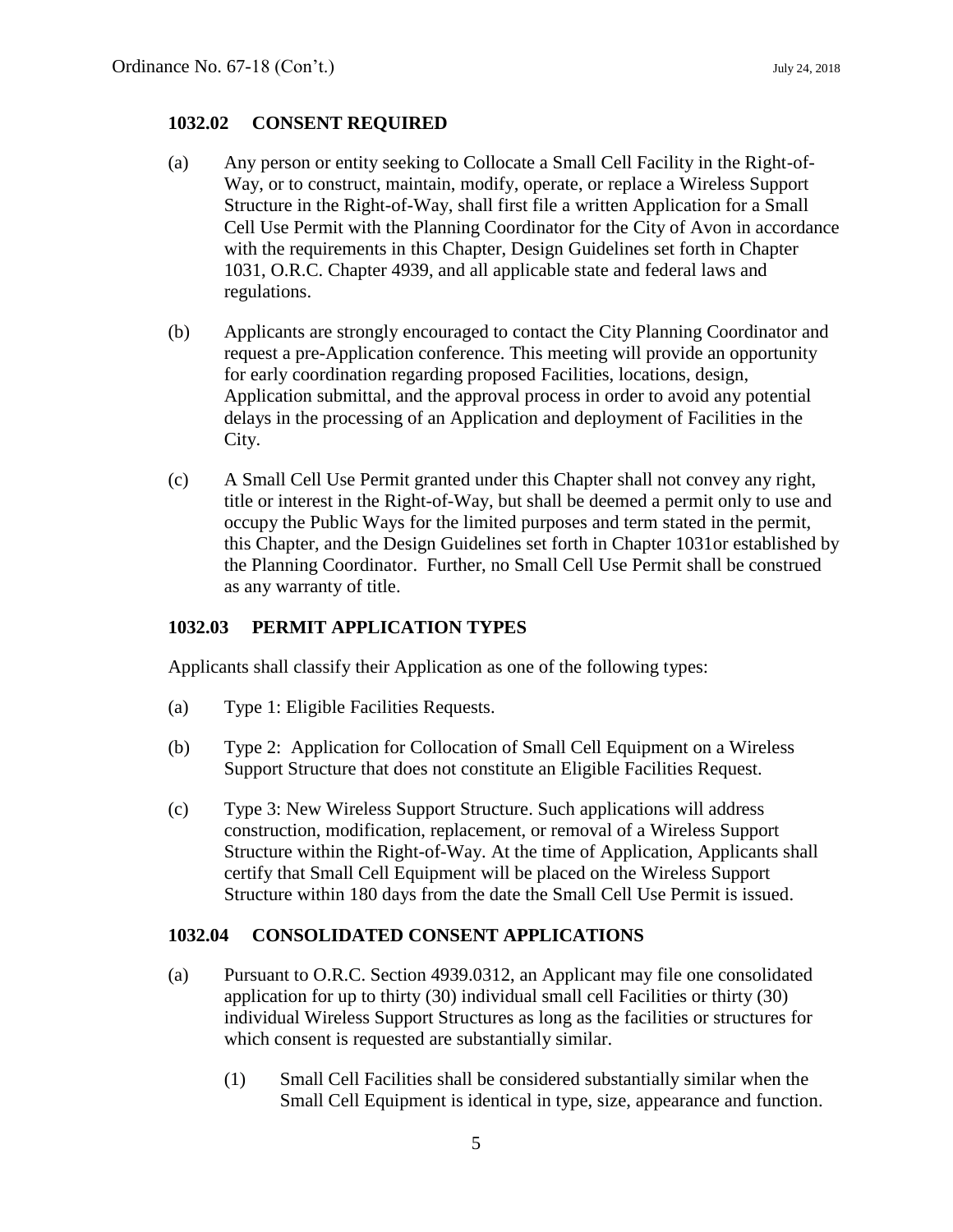- (2) Wireless Support Structures shall be considered substantially similar when the Wireless Support Structures are identical in type, size, appearance and function and are to be located in a similar location.
- (3) Applications for Facilities and Wireless Support Structures cannot be commingled.
- (b) The City may, at its discretion, require separate Applications for any Small Cell Facilities or Wireless Support Structures that are not substantially similar.

# **1032.05 APPLICATION FEE**

- (a) The fee for each application is Two Hundred Fifty Dollars (\$250.00). The fee shall be adjusted upward by ten percent (10%) every five years, rounded to the nearest Five (5) Dollars, beginning in the year 2023.
- (b) An Application shall not be deemed complete until the fee is paid.
- (c) If Applications are consolidated, then the fee shall be the sum resulting from the fee set forth in subsection (a) multiplied by the total number of Facilities or Wireless Support Structures included in the consolidated Application.

# **1032.06 ATTACHMENT FEE**

- (a) In addition to the Application Fee, an annual fee shall be paid to the City for each Small Cell Facility attached to a municipally-owned Wireless Support is Two Hundred (\$200.00) Dollars. The fee shall be adjusted upward by ten percent (10%) every five years, rounded to the nearest five (5) dollars, beginning in the year 2023.
- (b) The first-year attachment fee shall be paid when the collocation is complete, and no later than January 1 each year thereafter. The first-year attachment fee shall not be prorated, regardless of the date that the collocation is complete.

# **1032.07 REQUIRED APPLICATION MATERIALS**

The Applicant must submit the following documentation with each Application.

- (a) Completed Application form including the identity of the Applicant, as well as all affiliates and agents of the Applicant that will use or be, in any way, responsible for the Facilities.
- (b) The name, address, and telephone number of the local officer, agent, or employee responsible for the accuracy of the application to be notified in case of emergency.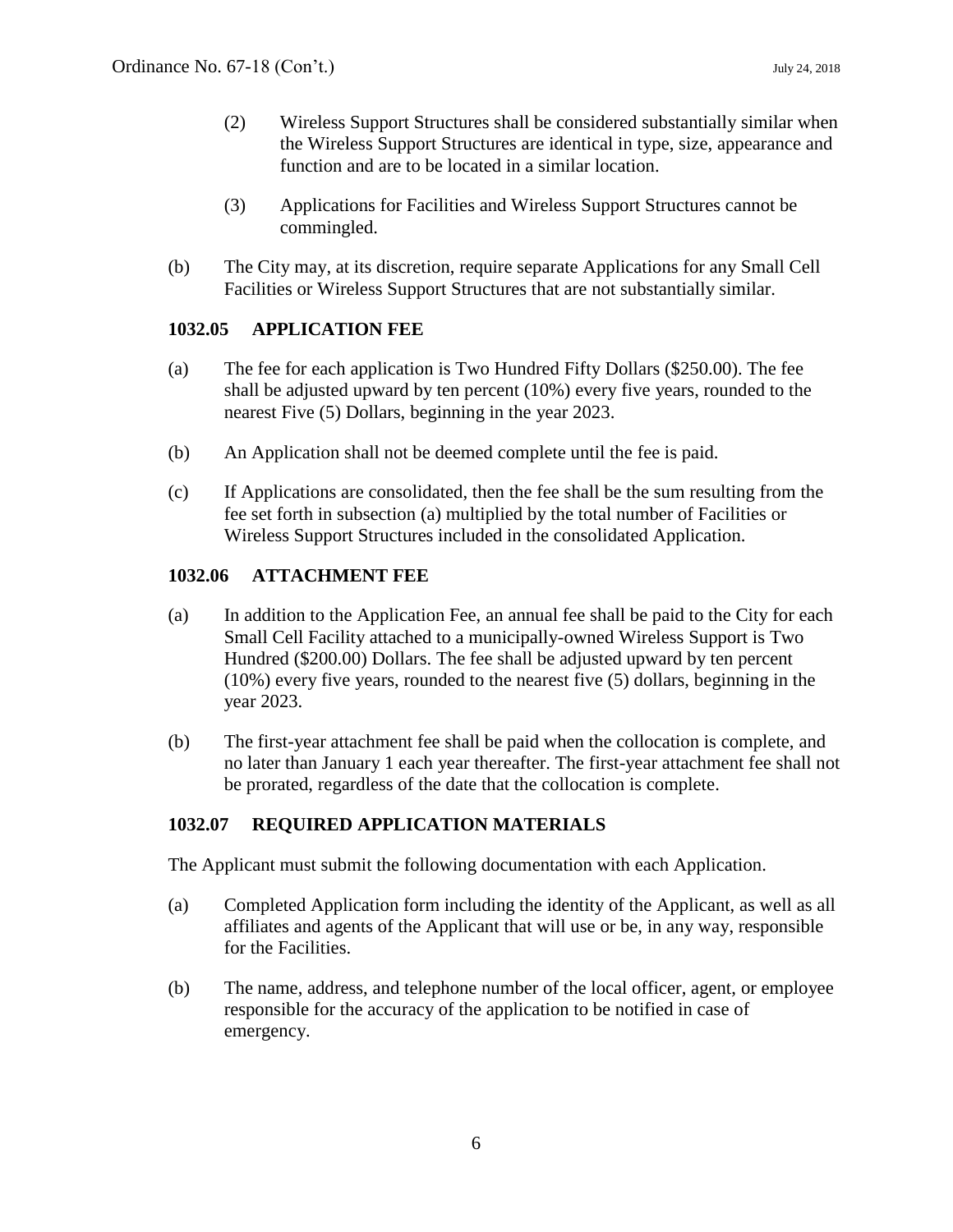- (c) Fully dimensional scaled site plan (scale no smaller than one inch equals forty (40) feet). The site plan must include:
	- (1) The exact proposed location of the Facilities within the Right-of-Way;
	- (2) All existing Facilities with all existing transmission equipment;
	- (3) The location of all overhead and underground public utilities, telecommunications, cable, water, sanitary sewer, and storm water drainage utilities in the Public Way within one hundred (100) feet surrounding the proposed Facilities.
	- (4) The legal property boundaries within one hundred (100) feet surrounding the proposed Facilities;
	- (5) Indication of distance between the Facilities and existing curbs, driveways, sidewalks, trees, utilities, other poles, and existing buildings within one hundred (100) feet surrounding the proposed Facilities; and
	- (6) Access and utility easements within one hundred (100) feet surrounding the proposed Facilities.
- (d) Elevation drawings (scale no smaller than one inch equals ten (10) feet) of the proposed Facilities.
- (e) Evidence that the Applicant provided notice by mail to all property owners and addresses within 300 feet of the proposed Facilities prior to submitting the Application. The notice shall include:
	- (1) Name of the Applicant;
	- (2) Estimated date Applicant intends to submit the Application;
	- (3) Detailed description of the proposed Facilities and the proposed location; and
	- (4) Accurate, to-scale photo simulation of the proposed Facilities. Scale shall be no smaller than one inch equals forty (40) feet.
- (f) A preliminary installation/construction schedule and completion date.
- (g) Structural calculations prepared, stamped and signed by an engineer licensed and registered by the State of Ohio showing that the Wireless Support Structure can accommodate the weight of the proposed small cell equipment.
- (h) Analysis demonstrating that the proposed Facilities do not interfere with the City's public safety radio system, traffic and emergency signal light system, or other City safety communications components. It shall be the responsibility of the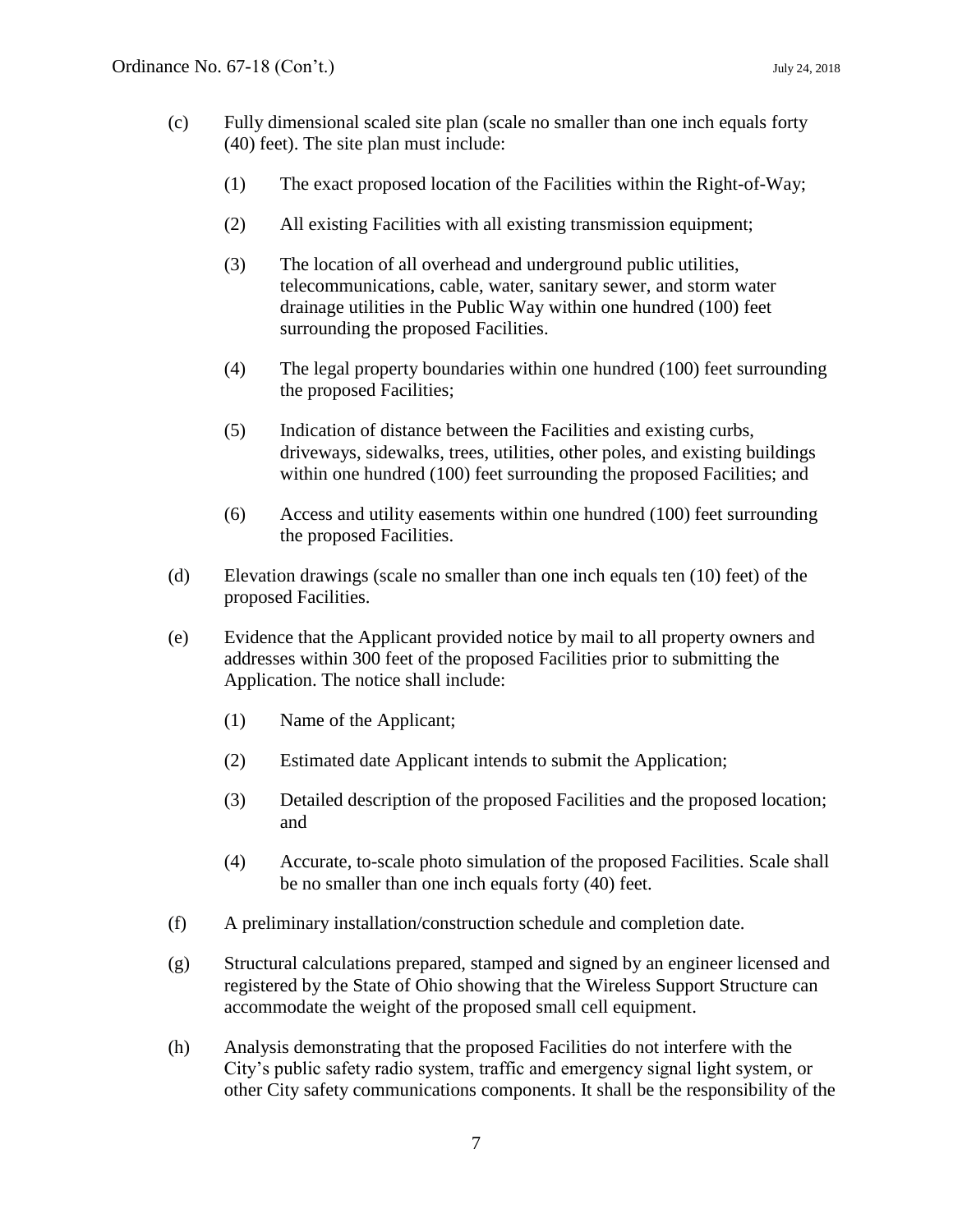Applicant to evaluate, prior to making the Application for a Small Cell Use Permit, the compatibility between the existing City infrastructure and Applicant's proposed Facilities.

- (i) A landscape plan that demonstrates screening of proposed small cell equipment.
- (j) Drawings of the proposed Facilities. For all equipment depicted, the Applicant must also include, if applicable:
	- (1) The manufacturer's name and model number;
	- (2) Physical dimensions, including, without limitation, height, width, depth and weight with mounts and other necessary hardware; and
	- (3) The noise level generated by the equipment, if any.
- (k) If the Applicant is not an Operator, then the Applicant must provide proof that the Applicant has been engaged by a wireless service provider who will be the enduser of the Facilities.
- (l) If the Applicant intends to place Small Cell Facilities and Small Cell Equipment on a Wireless Support Structure that is not owned by the City, then the Applicant shall provide written confirmation of permission to use the Wireless Support Structure upon which the Small Cell Facilities and Small Cell Equipment will be located.

## **1032.08 APPLICATION REVIEW**

- (a) Applications shall be evaluated in the timeframes as follows:
	- (1) Type 1 Applications 60 days
	- (2) Type 2 Applications 90 days
	- (3) Type 3 Applications 120 days
- (b) Applications shall be reviewed for completeness. If the Application is incomplete, then the Applicant will be notified of the insufficiency, and the timeframes set forth in subsection (a) shall be tolled until the Application is made complete, as described below:
	- (1) To toll the time period for incompleteness, the City must provide written notice to the Applicant, specifically identifying all missing documents or information, within thirty (30) days after receiving the Application.
	- (2) The time period set forth in subsection (a) will begin to run again when the Applicant provides a supplemental submission in response to the City's notice of incompleteness, but may be tolled again if the City notifies the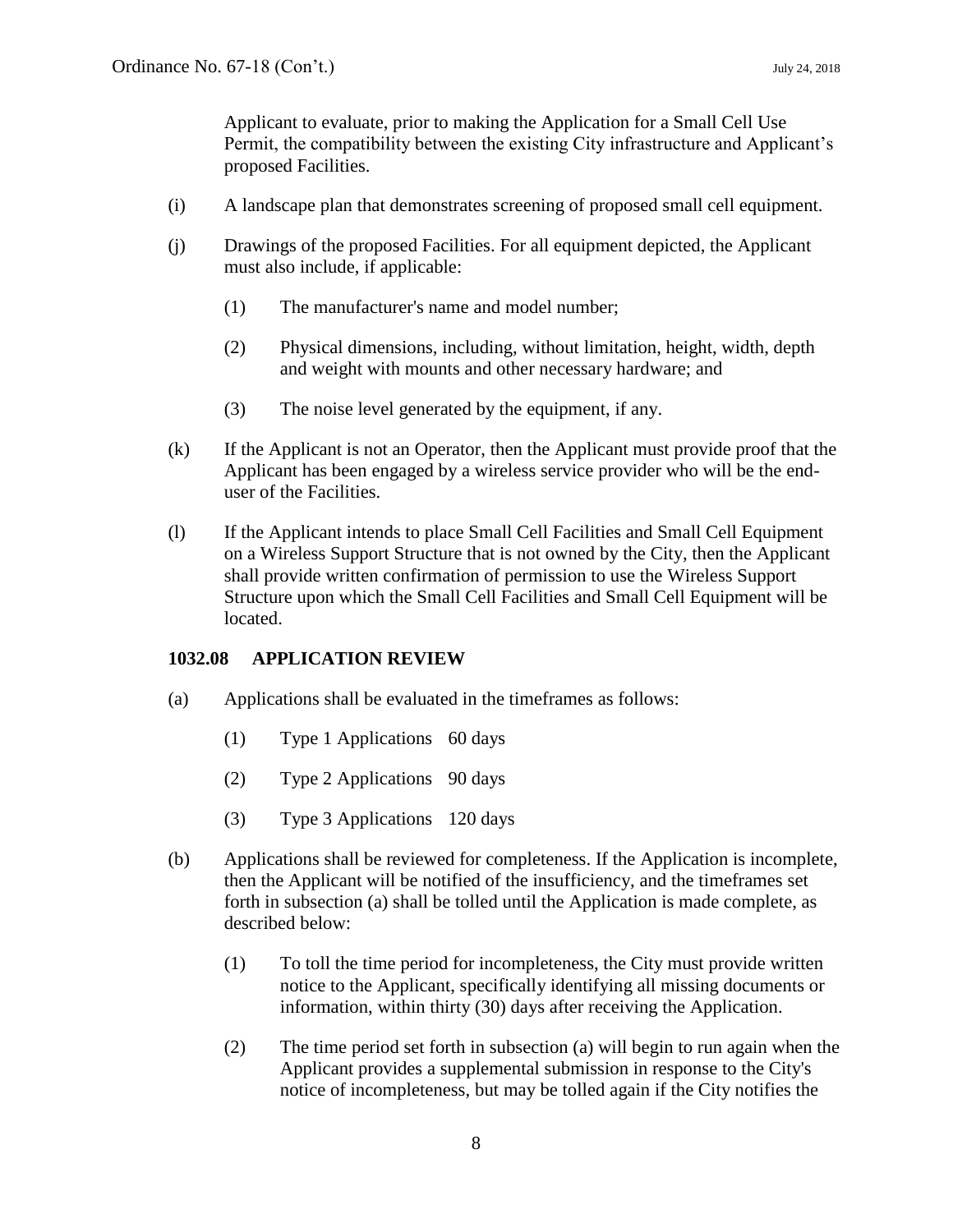applicant in writing, within ten (10) days of receiving a supplemental submission, that the Application remains incomplete and identifies which items specified in the original notice of incompleteness are still missing. Timely notice by the City of the deficiencies in a supplemental submission tolls the time period set forth in subsection (a) until the Applicant supplies the specified information.

- (c) The timeframes in subsection (a) may be tolled by mutual agreement between the Applicant and the City. The timeframes in subsections  $(a)(2)$  and  $(a)(3)$  may also be tolled as follows:
	- (1) If the City receives between fifteen (15) and thirty (30) applications in a thirty-day period, then the City may toll for an additional twenty-one (21) days beginning with the sixteenth (16th) application.
	- (2) If the City receives more than thirty (30) applications in a thirty-day period, then the City may toll for an additional fifteen (15) days for every fifteen (15) applications received, up to a maximum tolling period of ninety (90) days, as indicated below:

| (A) | Applications 31-45: | 36 additional days |
|-----|---------------------|--------------------|
| (B) | Applications 46-60: | 51 additional days |
| (C) | Applications 61-75: | 66 additional days |
| (D) | Applications 76-90: | 81 additional days |
| (E) | Applications $91+:$ | 90 additional days |

- (3) When an Applicant submits an underground area waiver pursuant to Section 1031.13(d) of the Codified Ordinances, in which case the City may toll for an additional fourteen (14) days.
- (d) If two Applicants request to Collocate on the same Wireless Support Structure or two Wireless Support Structures are proposed within a distance that would violate the spacing requirements set forth in Section 1032.16, then the Planning Coordinator may resolve the conflict in any reasonable and nondiscriminatory manner.
- (e) If a request for consent is denied, the City shall provide, in writing, its reasons for denying the request, supported by substantial, competent evidence. The denial of consent shall not unreasonably discriminate against the Applicant. Grounds for denying an Application may include, but are not limited to:
	- (1) Failure to provide information required under Section \_\_\_\_.07;
	- (2) Failure to comply with Design Guidelines set forth in Chapter 1031;
	- (3) Failure to provide financial surety pursuant to Section 1032.15;
	- (4) Failure to remove abandoned Facilities as required under Section 1032.12;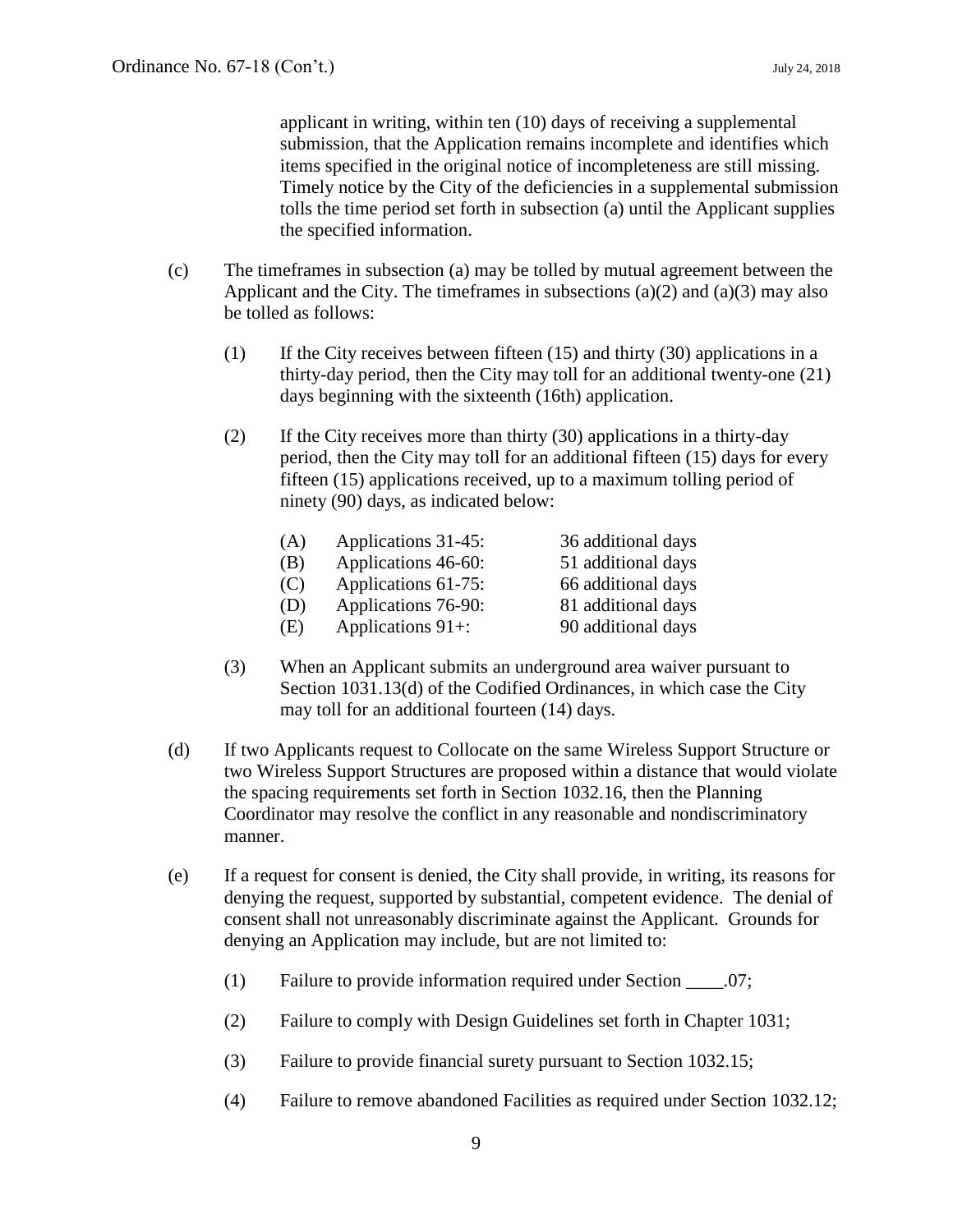- (5) Conflict with the historic nature or character of the surrounding area;
- (6) Conflict with planned future improvements in the Right-of-Way; and
- (7) Failure to comply with generally applicable health, safety, and welfare requirements.

#### **1032.09 PERMITTING PROCESS, DURATION, AND TERMINATION**

- (a) Upon approval of its Application, an Applicant shall receive a Small Cell Use Permit indicating that the City has granted the Applicant consent to occupy the Right-of-Way.
- (b) A Small Cell Use Permit issued to an Operator shall have a duration of ten (10) years. Permits may be renewed for five year terms.
- (c) A Small Cell Use Permit issued to a Facilities Operator who is not an Operator shall have a term or ten (10) years or the duration of the Facilities Operator's agreement with a wireless service provider provided pursuant to Section  $.06(k)$ , whichever is shorter.
- (d) A Small Cell Use Permit shall not be renewed if the Facilities Operator or the Facilities are not in compliance with all applicable laws and regulations.
- (e) Pursuant to O.R.C. Section 4939.0314(E), a Small Cell Use Permit shall be deemed terminated if the Facilities Operator has not completed construction of the Facilities or has failed to attach Small Cell Equipment to a Wireless Support Structure within 180 days of issuance of the permit, unless the delay is caused by:
	- (1) Make-ready work for a municipally-owned Wireless Support Structure; or
	- (2) Due to the lack of commercial power or backhaul availability at the site, provided that the Operator has made a request for commercial power or backhaul services within sixty (60) days after the Small Cell Use Permit was granted.

If the additional time to complete the installation exceeds three hundred sixty days (360) after the issuance of the permit, then the permit shall be deemed terminated regardless of the cause of the delay.

- (f) A Small Cell Use Permit for a new Wireless Support Structure shall be deemed terminated if the Facilities Operator fails to attach Small Cell Equipment to the new Wireless Support Structure within 180 days of issuance of the Small Cell Use Permit.
- (g) If the Facilities Operator fails to remit the annual attachment fee required pursuant to Section 1032.10, then the Small Cell Use Permit will expire on the ninetieth (90th) day from the date the annual attachment fee was due.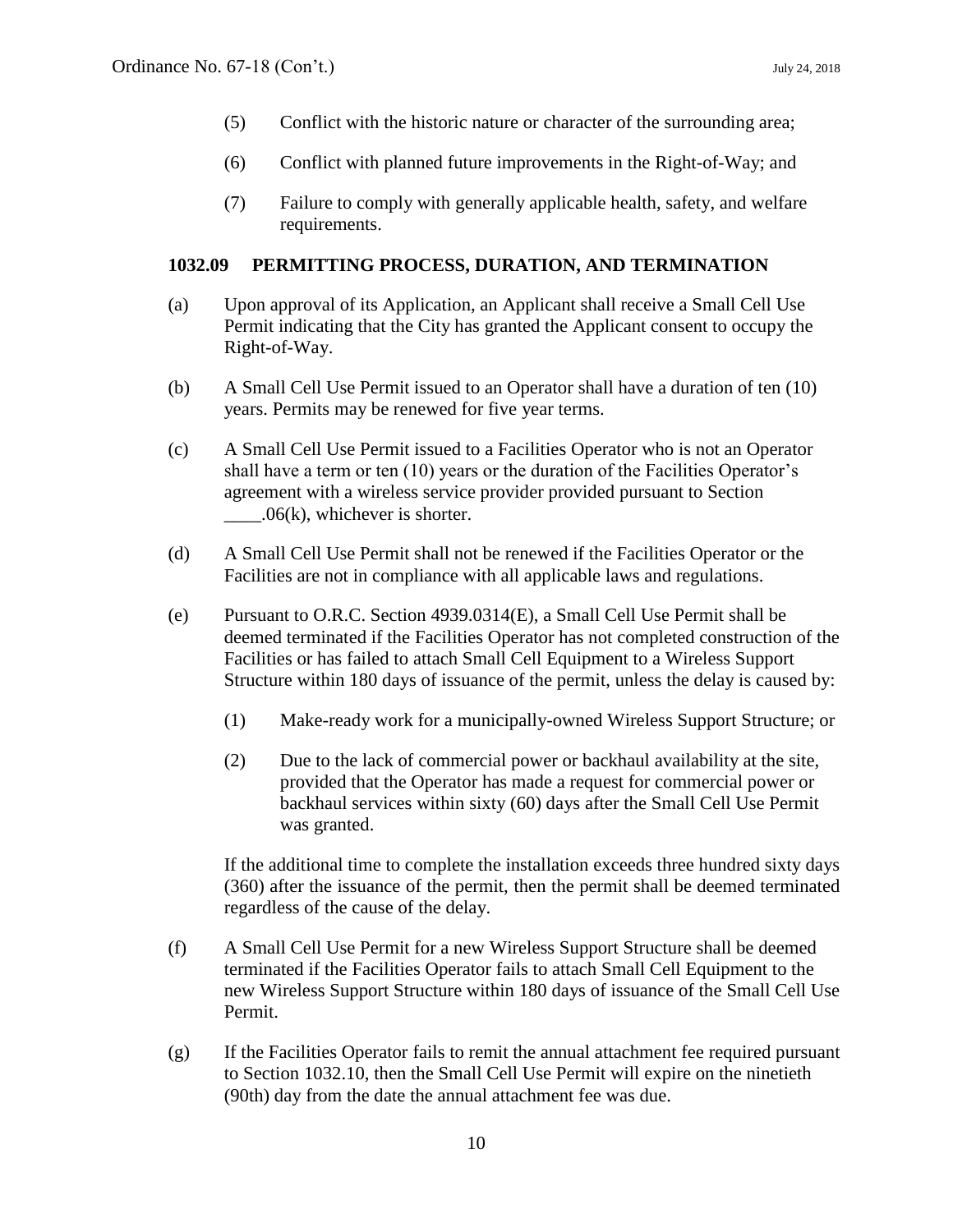- (h) A Small Cell Use Permit may be terminated by the Facilities Operator at any time upon service of 60-days written notice to the City.
- (i) Upon termination of a Small Cell Use Permit, the Facilities Operator shall restore and rehabilitate all City-owned Wireless Support Structures and the Right-of-Way to their former condition and utility.
- (j) The City shall not issue any refunds for any amounts paid by the Facilities Operator upon termination of the permit.

# **1032.10 ANNUAL REGISTRATION**

- (a) All Facilities Operators with consent to occupy or use the Right-of-Way shall register with the City each calendar year between January 1 and January 31 on a form provided by the City. The form will allow the Facilities Operator to indicate when there is no change in the information required, and when such indication is submitted, previously provided information will be considered current and will be relied upon. Facilities Operators who obtain consent to occupy the Right-of-Way after September 30 of any year need not file an Annual Registration for next calendar year.
- (b) The purpose of registration under this Section is to:
	- (1) Compile, update and supplement the City's database so that the City has accurate and current information concerning the Facilities Operators that own or operate Facilities in the City's public Right-of-Way;
	- (2) Assist the City in monitoring the usage of the public Right-of-Way in order to ensure that the public receives the maximum possible benefit from that use, and the use is consistent with the best management and care of the public Right-of-Way;
	- (3) Assist the City in the collection and enforcement of any municipal taxes, fees, or other charges that may be due the City; and
	- (4) Assist the City in monitoring compliance with local, state and federal laws.
- (c) Registration forms will be provided by the City and shall require the following information:
	- (1) Any material changes to the information the Facilities Operator provided to the City in the Application for Small Cell Use Permit including, but not limited to:
		- (A) The identity, legal status, and federal tax identification number of the Facilities Operator, including any affiliates or agents.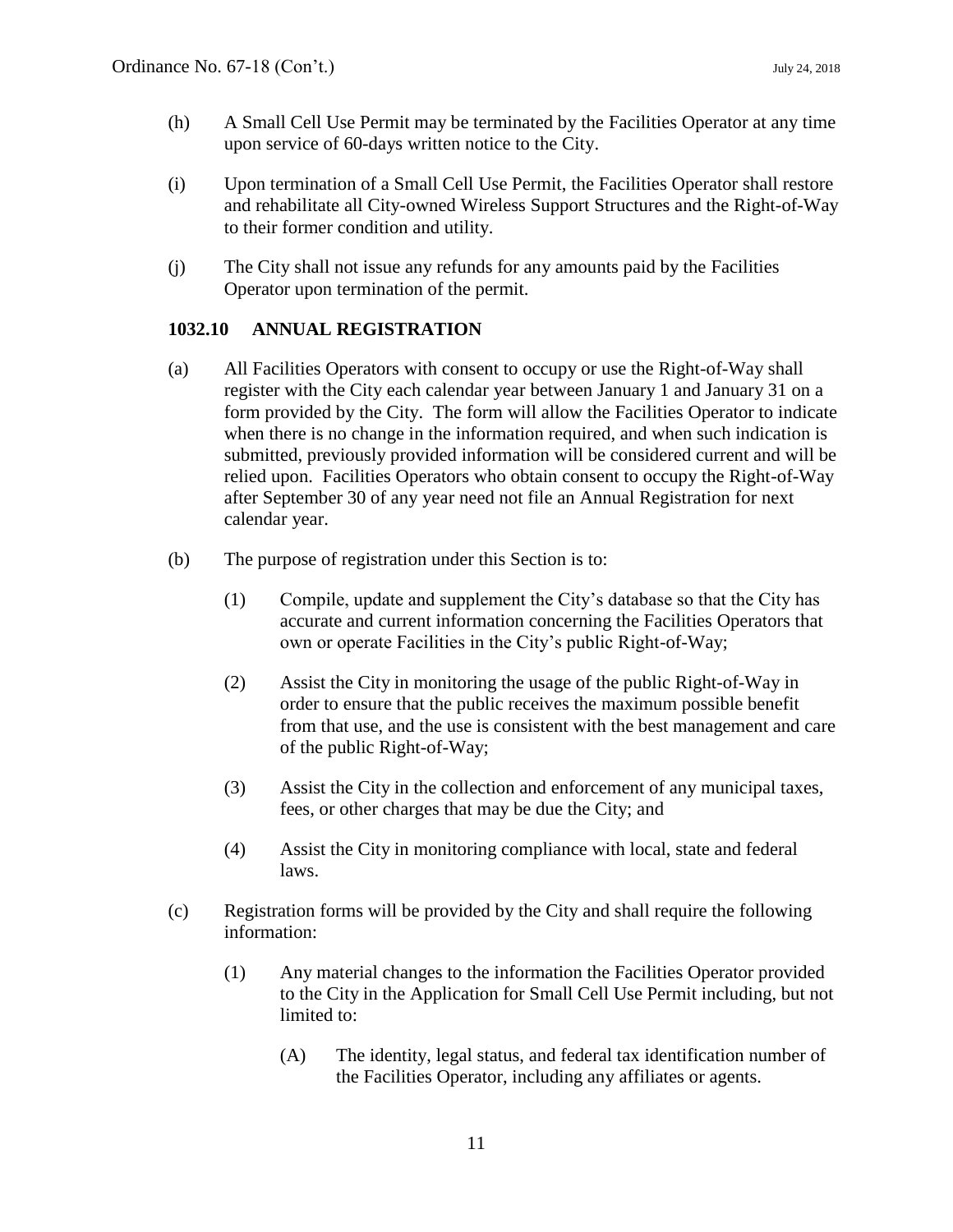- (B) The name, address and telephone number of the local officer, agent or employee responsible for the accuracy of the Facilities Operator's registration statement and available at all reasonable times to be notified in case of emergency.
- (C) Evidence that the Facilities Operator is in compliance with the insurance, indemnity and financial surety requirements pursuant to this Chapter.
- (D) Such other information as the Planning Coordinator may reasonably require.
- (d) In addition to the annual registration requirement, each Facilities Operator shall keep all required registration information current at all times and shall provide the City with notice of changes to the required information within fifteen (15) days following the date on which the Facilities Operator has notice of the need for such change.

#### **1032.11 NONCONFORMING FACILITIES**

(a) Facilities in the Right-of-Way that are legally in existence on the date of the adoption of this Chapter but that do not comply with the requirements of this Chapter may remain in the Right-of-Way but shall be considered a nonconforming facility.

Any person or entity who owns or operates a Nonconforming Facility shall register such facility pursuant to Section 1032.10 within ninety (90) days of the date this ordinance takes effect.

(b) If a nonconforming facility is damaged or destroyed beyond repair, any replacement facility must be designed in accordance with all provisions of this Chapter, the Design Guidelines established in Chapter 1031, and state and federal law and regulations.

#### **1032.12 ABANDONED AND DAMAGED FACILITIES**

- (a) A Facilities Operator shall provide written notice to the City of its intent to discontinue use of any Facilities. The notice shall include the date the use will be discontinued. If Facilities are not removed within three hundred sixty five (365) days from the date the use was discontinued, the Facilities shall be considered a nuisance and the City may remove the Facilities at the expense of the Facilities Operator.
- (b) In the event that Facilities are damaged, the Facilities Operator shall promptly repair the damaged Facilities. Damaged Facilities shall be repaired no later than thirty (30) days after obtaining written notice that the Facilities were damaged. If the damaged Facilities are not repaired within thirty (30) days, then the damaged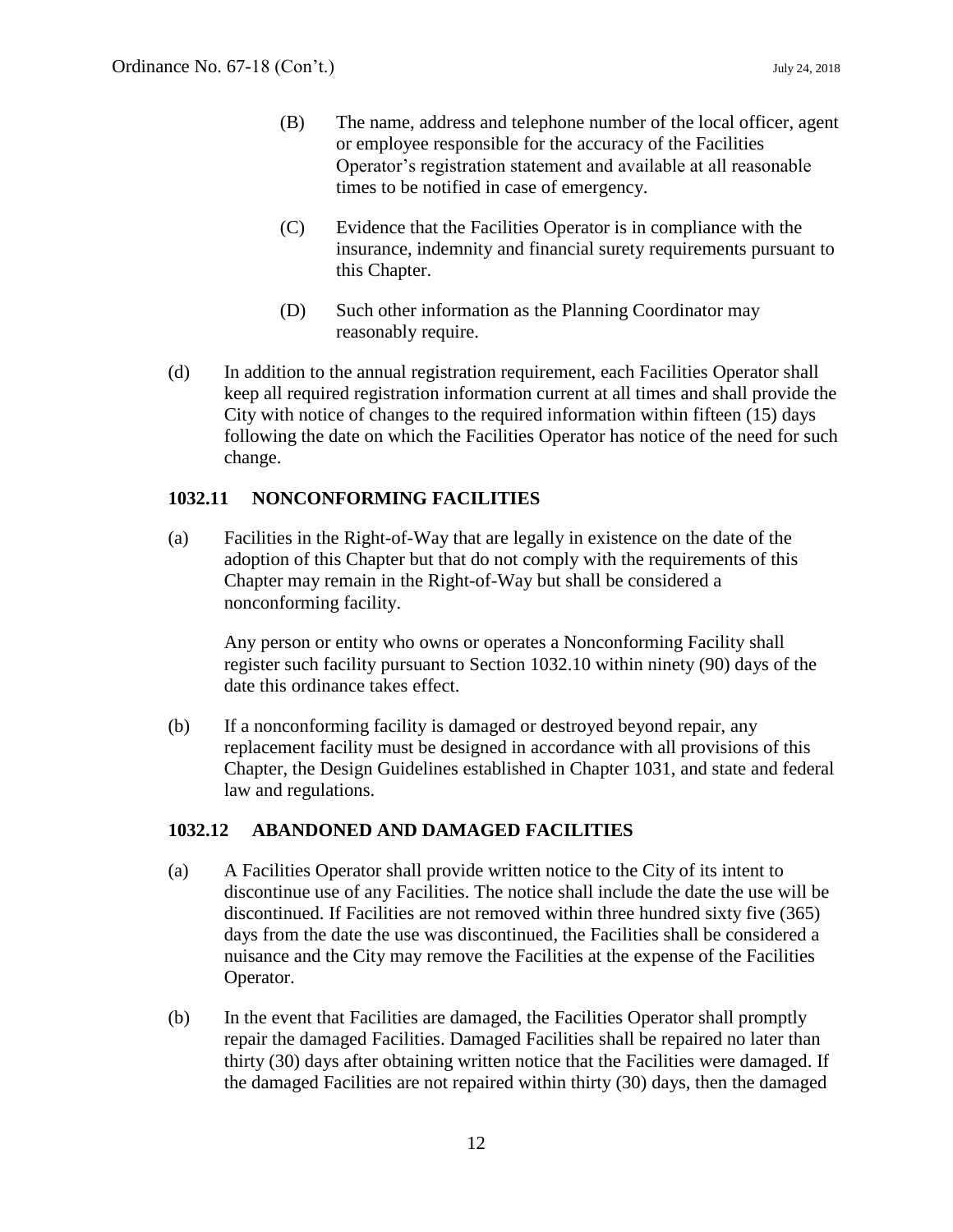Facilities shall be considered a nuisance and the City may repair or remove the Facilities at the expense of the Facilities Operator.

## **1032.13 INSURANCE REQUIREMENTS**

- (a) As a condition of the City's consent to occupy the Right-of-Way, a Facilities Operator must secure and maintain the following liability insurance policies insuring both the Facilities Operator and the City, and its elected and appointed officers, officials, agents and employees as additional insureds:
	- (1) Comprehensive general liability insurance with limits not less than:
		- (A) Five Million Dollars (\$5,000,000.00) for bodily injury or death to each person;
		- (B) Five Million Dollars (\$5,000,000.00) for property damage resulting from any one (1) accident; and
		- (C) Five Million Dollars (\$5,000,000.00) for all other types of liability.
	- (2) Automobile liability for owned, non-owned and hired vehicles with a limit of Three Million Dollars (\$3,000,000.00) for each person and Three Million Dollars (\$3,000,000.00) for each accident.
	- (3) Worker's compensation within statutory limits and employer's liability insurance with limits of not less than One Million Dollars (\$1,000,000.00).
	- (4) Comprehensive form premises-operations, explosions and collapse hazard, underground hazard and products completed hazard with limits of not less than Three Million Dollars (\$3,000,000.00).
- (b) Each such insurance policy shall contain the following endorsement:

"It is hereby understood and agreed that this policy may not be canceled nor the intention not to renew be stated until ninety (90) days after receipt by the City, by registered mail, of a written notice addressed to the Planning Coordinator of the City of Avon of such intent to cancel or not to renew."

(c) Within sixty (60) days after receipt by the City of said notice, and in no event later than thirty (30) days prior to said cancellation, the Facilities Operator shall obtain and furnish to the City replacement insurance policies meeting the requirements of this subsection.

# **1032.14 INDEMNIFICATION**

A Facilities Operator shall indemnify, protect, defend, and hold the City and its elected officials, officers, employees, agents, and volunteers harmless against any and all claims,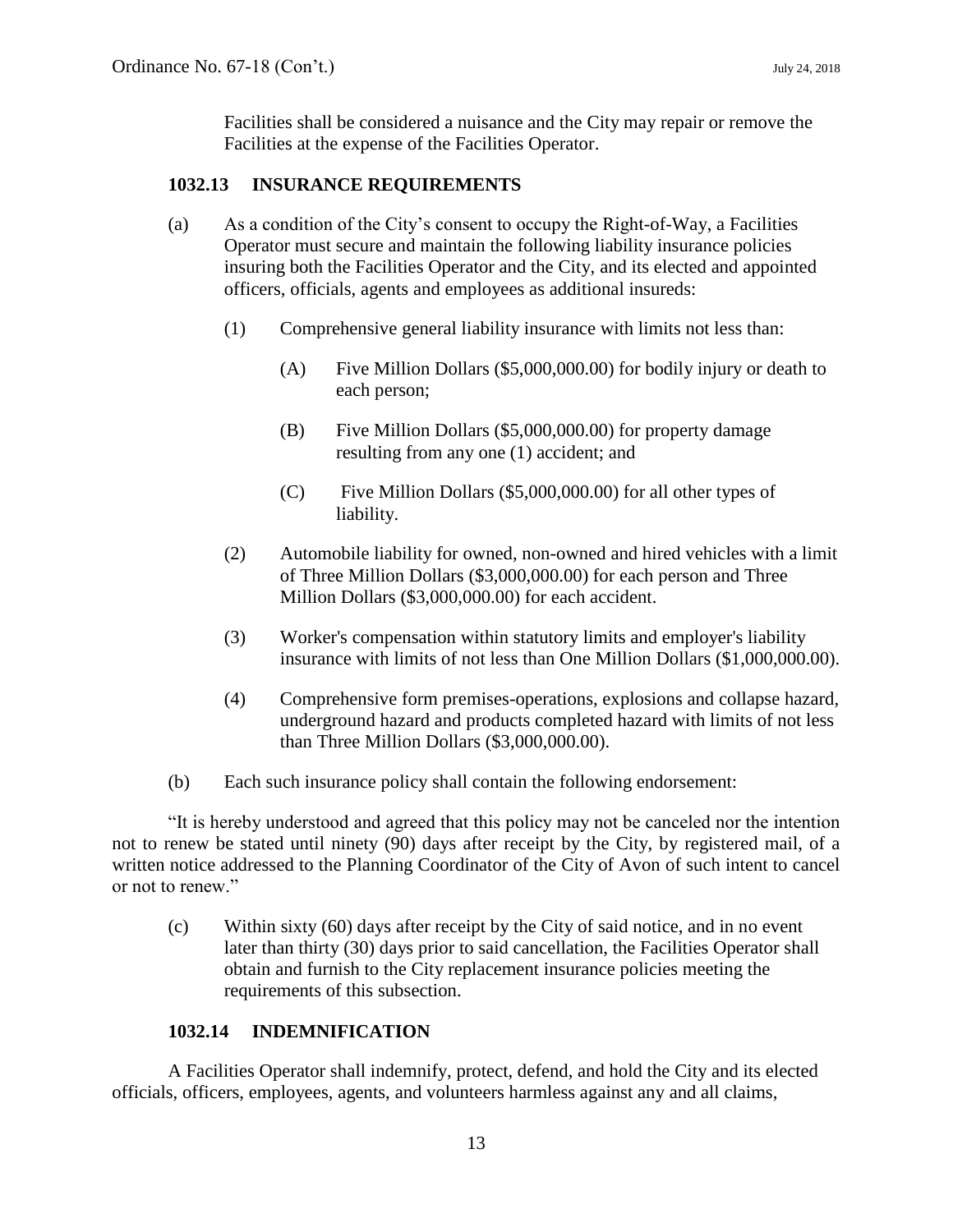lawsuits, judgments, costs, liens, losses, expenses, fees to include reasonable attorney fees and costs of defense, proceedings, actions, demands, causes of action, liability and suits of any kind and nature, including personal or bodily injury or death, property damage or other harm for which recovery of damages is sought, to the extent that it is caused by the negligence of the Operator who owns or operates Small Cell Facilities and wireless service in the Right-of-Way, any agent, officer, director, representative, employee, affiliate, or subcontractor of the Operator, or their respective officers, agents, employees, directors, or representatives while installing, repairing, or maintaining Facilities in the Right-of-Way.

## **1032.15 FINANCIAL SURETY**

- (a) Each Facilities Operator must procure and provide to the City a bond, escrow, deposit, letter of credit, or other financial surety to ensure compliance with this Chapter and Chapter 4939. The financial surety must be in an amount sufficient to cover the cost of removal of all Facilities owned or operated by the Facilities Operator.
- (b) The City may, in its sole discretion, draw on the financial surety to remove abandoned Facilities, remove or repair damaged Facilities, or to repair damage to any City property caused by the Facilities Operator or its agent. In such event, the Facilities Operator shall cause the financial surety be replenished to its prior amount within ten (10) business days after City notifies the Facilities Operator that it has drawn on the financial surety.

# **1032.16 RESERVED SPACE**

The City reserves the right to install, and permit others to install, Facilities in the Rightof-Way. The City may reserve space in the Right-of-Way and on Wireless Support Structures for future utility, safety, or transportation uses. Such space may be reserved in an ordinance or plan approved by the Mayor, City Council, Chief Building Official, Planning Coordinator or Planning Commission.

# **1032.17 REMOVAL OR RELOCATION OF FACILITIES**

- (a) The City may require a Facilities Operator to remove or relocate Facilities to accomplish construction and maintenance activities. The Facilities Operator shall remove or relocate the Facilities at no cost to the City. If the Facilities Operator fails to remove or relocate the Facilities within ninety (90) days of receiving a request to do so from the City, then the City may remove the Facilities at Facilities Operator's sole cost and expense, without further notice to the Facilities Operator.
- (b) If the Facilities are placed in a location other than the location approved by the City, the Facilities Operator shall relocate the Facilities within thirty (30) days of receiving notice that the Facilities are located improperly.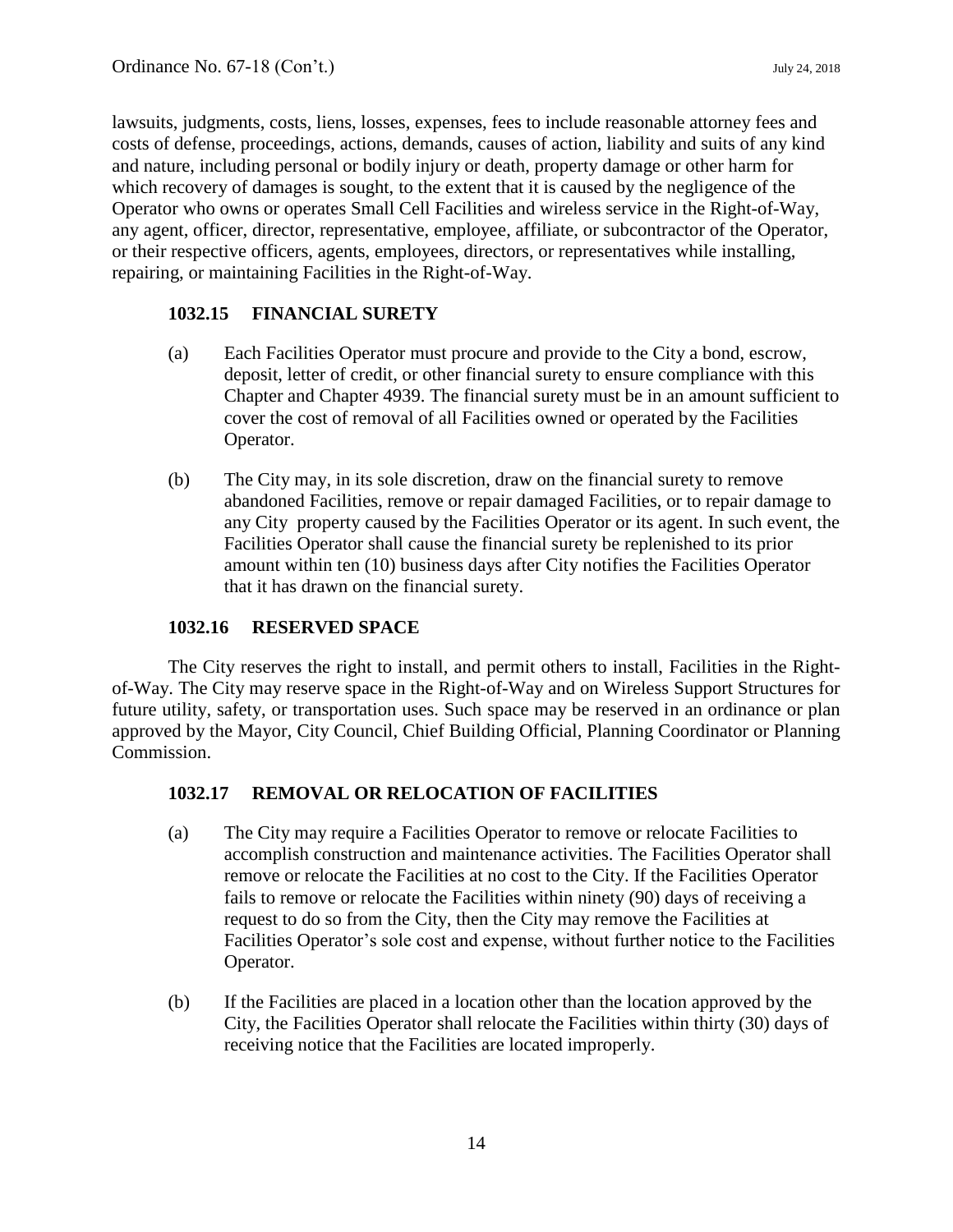#### **1032.18 NOTICE OF WORK**

(a) A Facilities Operator shall notify the Planning Coordinator of all nonemergency work within ten (10) calendar days prior to performing any upgrades or maintenance on any Facilities, regardless of whether the work requires any permit or consent from the City.

## **1032.19 CONSTRUCTION PERMIT (Not applicable at this time)**

#### **1032.20 EXCAVATION PERMIT (Not applicable at this time)**

#### **1032.99 PENALTIES; EQUITABLE REMEDIES.**

- (a) Any person or entity found guilty of violating, disobeying, omitting, neglecting or refusing to comply with any of the provisions of this Chapter shall be fined not less than One Hundred Dollars (\$100.00) nor more than Five Hundred Dollars (\$500.00) for each offense. A separate and distinct offense shall be deemed committed each day during or on which a violation occurs or continues.
- (b) The City may revoke the Small Cell Use Permit of any Facilities Operator who violates, disobeys, omits, neglects, or refuses to comply with any provisions of this Chapter or the Design Guidelines set forth in Chapter 1031 or as promulgated by the City.
- (c) Nothing in this Chapter shall be construed as limiting any judicial remedies that the City may have, at law or in equity, for enforcement of this Chapter."

Section 2- That it is found and determined that all formal actions of the Council of the City of Avon concerning and relating to the adoption of this Ordinance were taken in an open meeting of the Council of the City of Avon and that all deliberations of this City's Council and any of its committees that resulted in those formal actions were in meetings open to the public, in compliance with all legal requirements, including Section 121.22 of the Ohio Revised Code.

Section 3- That this Ordinance is hereby declared to be an emergency measure immediately necessary for the preservation of the public health, safety and welfare of the citizens of the City of Avon, the immediate emergency being the necessity to adopt legislation and design guidelines for the installation of small cell equipment and facilities before July 31, 2018, the effective date of H.B. 478; therefore, this ordinance shall be in full force and effect immediately upon its passage and approval by the Mayor.

| PASSED: | <b>DATE SIGNED:</b> |
|---------|---------------------|
|         |                     |

By: \_\_\_\_\_\_\_\_\_\_\_\_\_\_\_\_\_\_\_\_\_\_\_\_\_\_\_\_\_

Craig L. Witherspoon, Council President